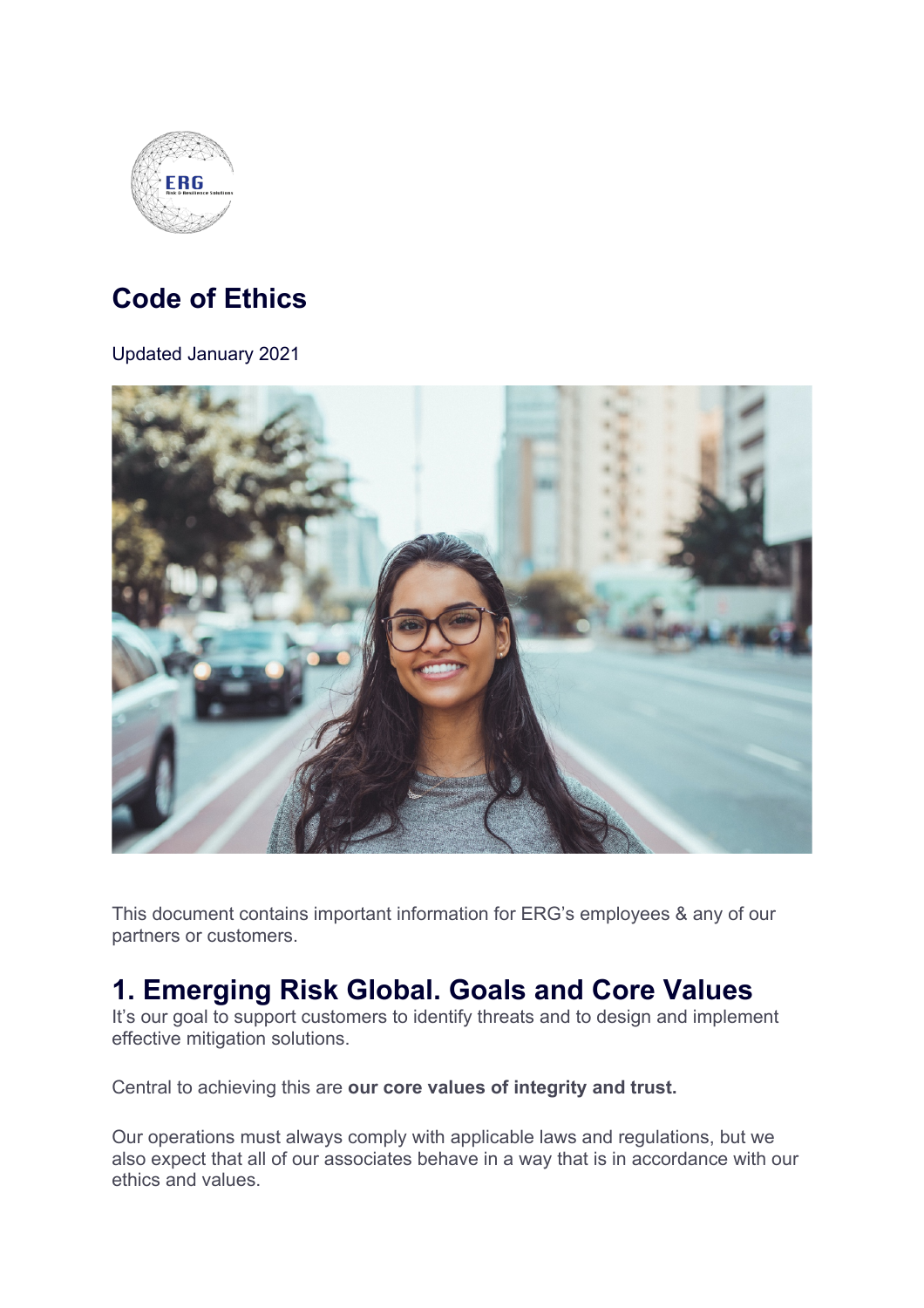## **2. The purpose of this Code of Ethics**

This Code of Ethics reflects our commitment to conduct our business in accordance with the highest ethical standards.

This Code of Ethics openly shares our core values with our stakeholders and partners and provides a framework of fundamental principles to guide behaviour and to help them to make 'better choices'. It sets clear expectations for ourselves and others regarding the appropriate standards of business conduct.

**Everyone covered by the Code of Ethics is expected to read, understand and follow it, and noncompliance can have serious consequences. Send any questions to:** information@emergingrisksglobal.com

#### **3. Who this Code of Ethics applies to**

All of ERG's employees and the people who work for us – including our executives and directors – are expected to read, understand and follow this Code of Ethics. This document is an integrated part of all ERG's employment agreements.

The Code of Ethics also extends to our community of consumers, customers and businesses, and to anyone doing business with us, such as our partners and suppliers.

## **4. How to apply our core values of integrity and trust**

## **A. Act ethically and use good judgment**

We require our employees to promote and maintain ethical behaviour in the work environment. We expect our employees to act in a fair, responsible and professional manner, to conduct their duties honestly and with integrity, and to treat others with respect. We're committed to supporting and reflecting this in our working culture and processes.

We expect the same level of conduct from our community and anyone doing business with us.

## **B. Build and preserve trust**

We're committed to taking a neutral and objective stance in our judgements and any recommendations that we give.

We expect our employees, our community and anyone doing business with us to maintain a high standard of behaviour that underscores and promotes trust in ERG.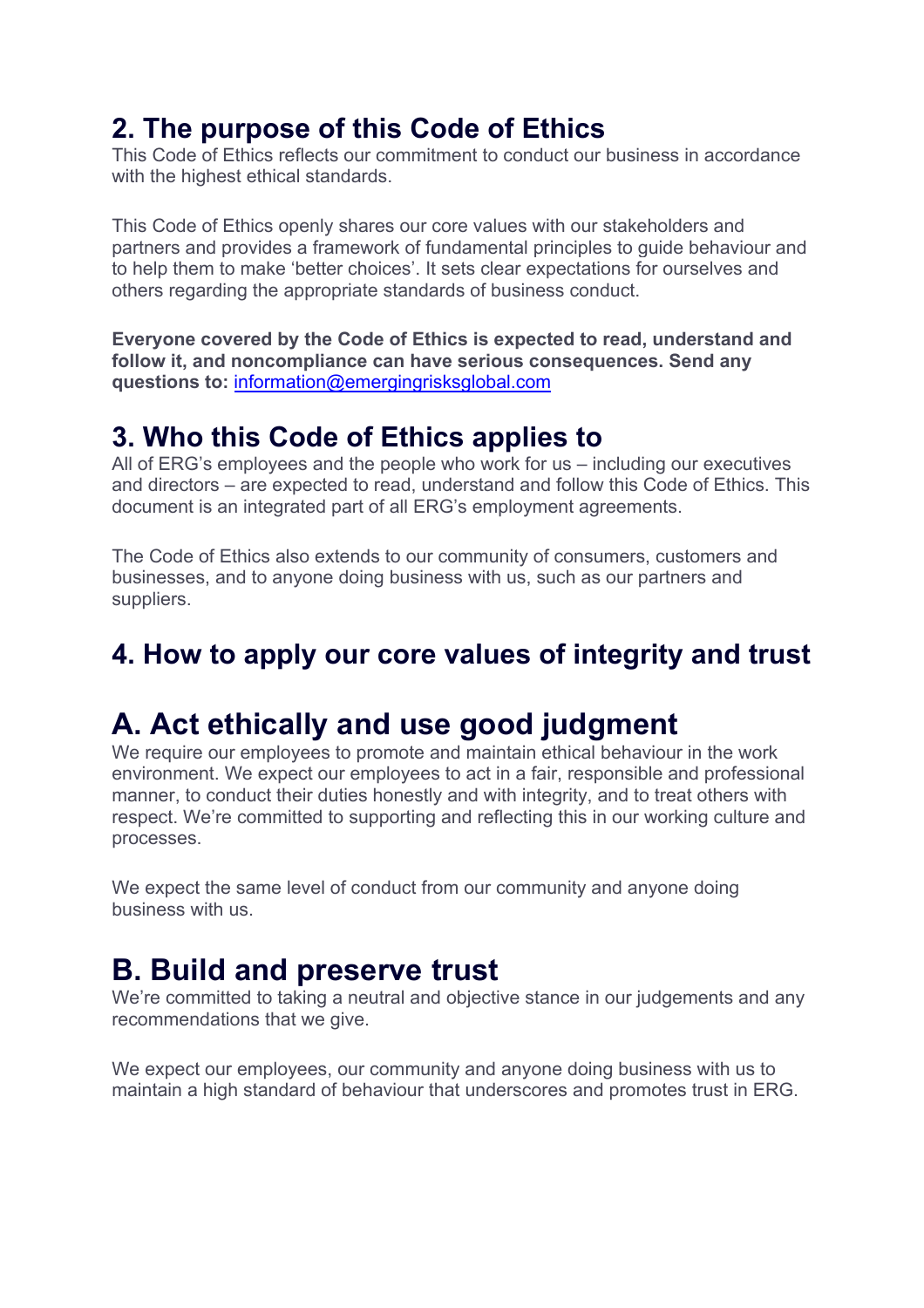# **C. Maintain confidentiality**

We understand the importance of handling sensitive information with care. We require our employees and those working with us to preserve the confidentiality of all non-public information about our business and our customers.

We're committed to maintaining the highest degree of integrity in our relations with our community of customers, consumers and businesses, as well as our suppliers, vendors and other third parties – both in terms of general commercial confidentiality, and regarding the protection of all personal information received while providing our services.

We expect our community and anyone doing business with us to also maintain a high level of integrity, and to protect and maintain the confidentiality of non-public information.

## **D. Uphold duties of care, and comply with antibribery responsibilities**

Our employees, our community of customers, consumers and businesses, and anyone doing business with us must fully comply with all relevant anti-corruption laws of the countries in which we do business. This includes the U.S. Foreign Corrupt Practices Act (FCPA) and the United Kingdom Bribery Act of 2010, which apply globally.

## **E. Avoid conflicts of interest**

Anyone covered by this Code of Ethics should avoid conflicts of interest.

ERG employees should avoid additional or supplemental employment that could in practice or appearance create a conflict of interest. If any full-time ERG employees wish to engage in additional or supplemental employment, they must receive prior written consent from the Governance Team.

# **F. Maintain a commitment to loyalty**

Employees and others covered by the Code of Ethics have a duty of loyalty to ERG, and an obligation to act in the best interests of ERG.

## **G. Show respect and avoid threatening or abusive behavior**

We believe in treating everyone with respect. We don't tolerate aggressive behavior, coercive language, or abuse or threats from or against ERG employees. Unlawful conduct will be reported to the authorities.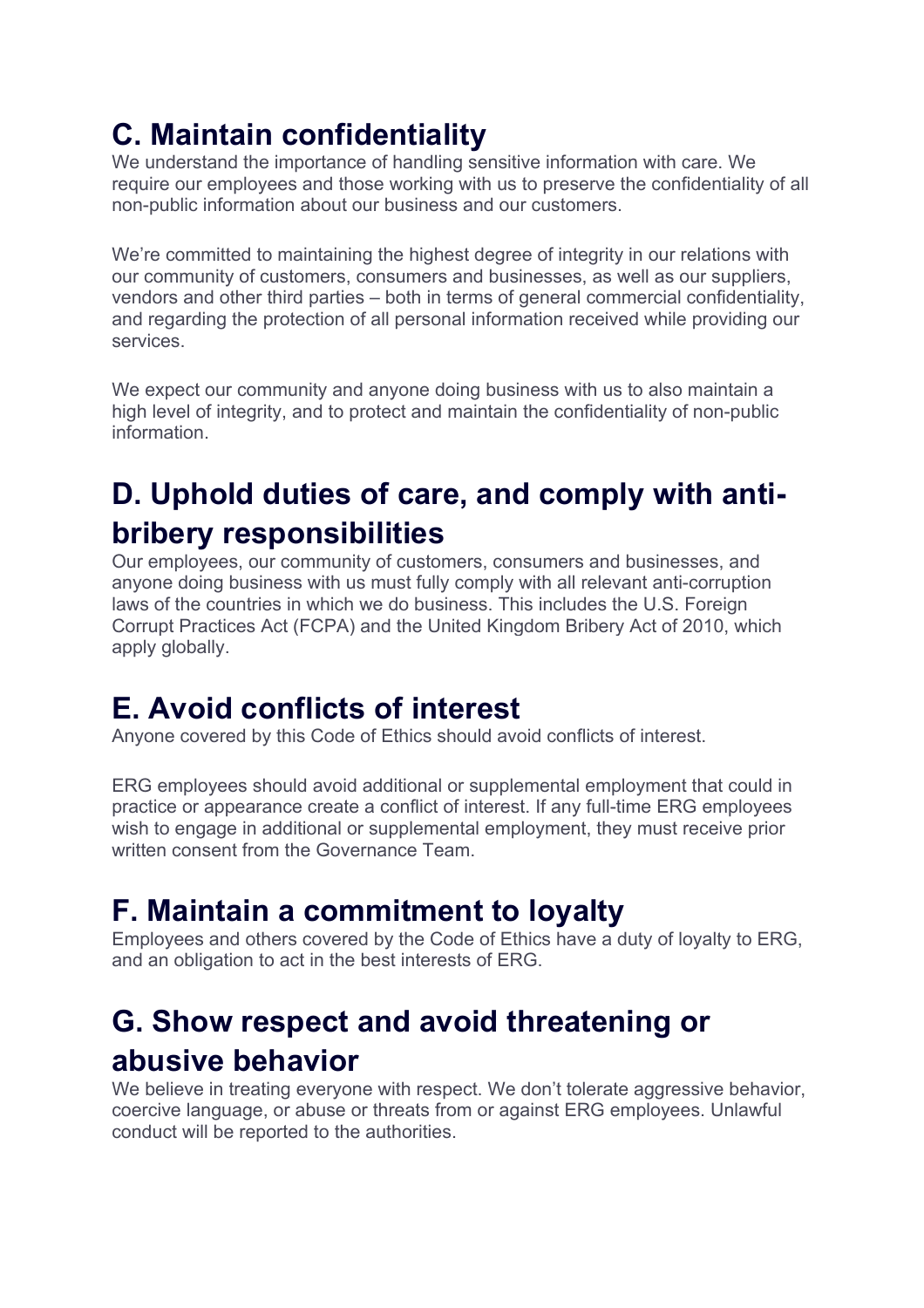## **H. Practice equality and avoid discrimination and harassment**

We value diversity among our employees.

Day to day, our employees are not only expected to avoid discrimination in their relationships with each other and with customers, vendors and suppliers, but to also encourage others to behave in a proper manner. We also strive to ensure freedom from harassment for all staff in accordance with our **Non-Discrimination and Anti-Harassment Policy**, and we're not influenced in our decisions, actions or recommendations by issues of gender, race, creed, colour, age or personal disabilities.

We're committed to maintaining a safe, harassment-free and discrimination-free work environment in which employees at all levels can devote their full attention and best efforts to their jobs. Harassment, discrimination or other inappropriate conduct, whether intentional or unintentional, has no place in the ERG culture.

Accordingly, we do not authorise and will not tolerate any form of harassment, discrimination or other inappropriate conduct by any employee, whether supervisory or non-supervisory. This applies to conduct occurring in, but not limited to, our primary locations and any work-related settings outside of the office, including business trips, business meetings, and business-related social events.

We also expect anyone doing business with us to encourage and facilitate practices that promote equality and avoid discrimination and harassment.

We work to ensure that modern slavery isn't taking place within our organisation or within our supply chains. We therefore require the people who work with us to fully comply with all relevant modern slavery laws of the countries in which we do business, including the Modern Slavery Act 2015 in the United Kingdom. We also request and expect our partners to respect the rights of all workers and to commit to acting lawfully and ethically in all components of their businesses - as set out in our Modern Slavery Code of Conduct.

## **I. Strive to set the standard**

We see our employees as 'trust ambassadors' that represent ERG in their professional capacity both internally and beyond the workplace – including on social media and LinkedIn. We expect them to act in a way that reflects our values, builds trust in our company and furthers our reputation.

We encourage our employees and everyone doing business with us to lead by example and 'set the standard' in ERG behaviour.